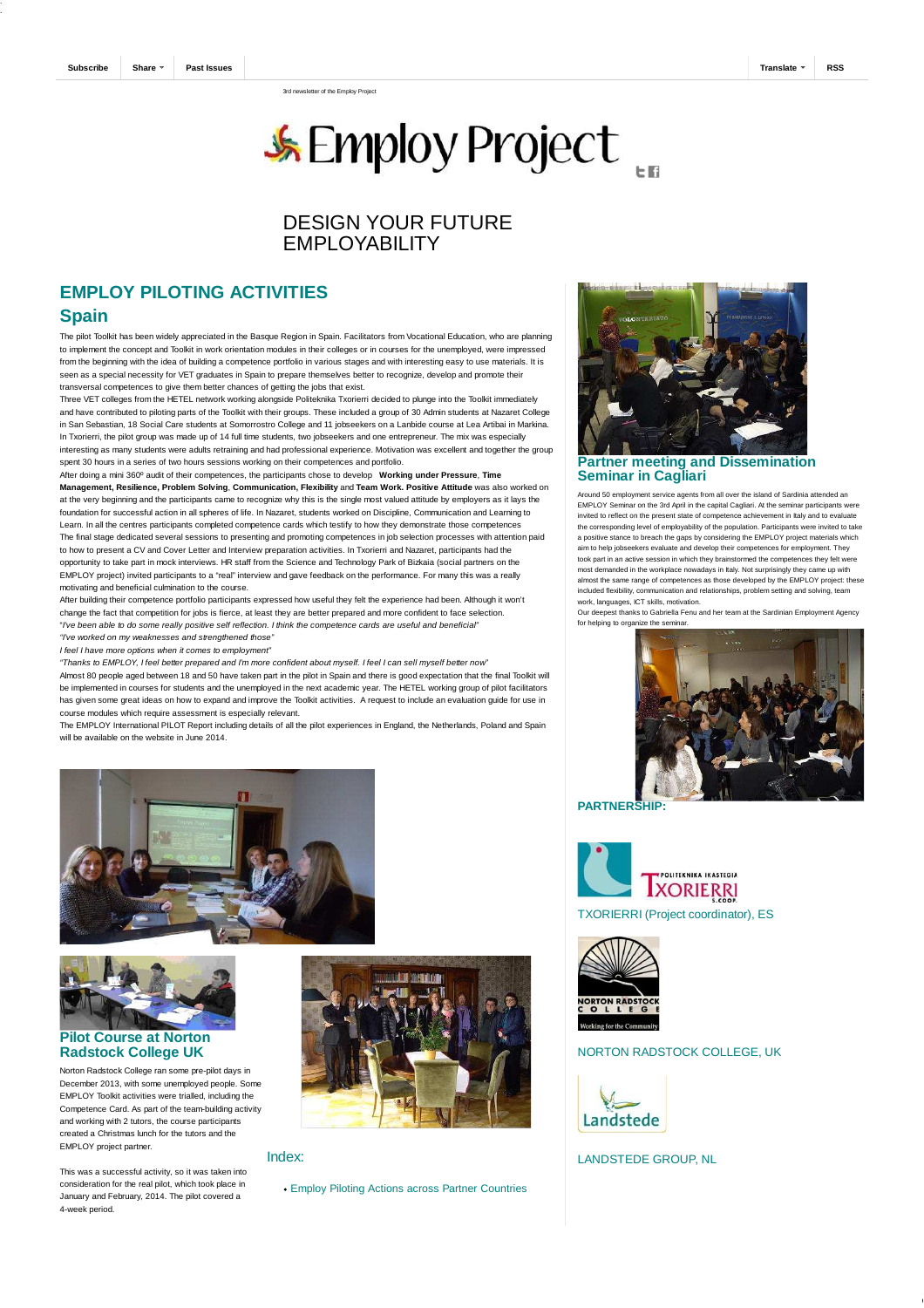**Subscribe Share Past Issues Translate RSS**

The group were long term unemployed; they found it difficult to be motivated as they had been on training courses before, during their period of unemployment; they were also forced to take part in some form of training, or lose their benefits. This is in common with all UK unemployed people and it made working on the pilot quite difficult, as this was unforeseen.



were interested to be part of the project. The tutors worked hard to motivate the attendees and had a measure of success, with some attendees really finding it good to participate.

The Competence Card was very well received, as were some of the activities. A course assignment was created, relating to opening a Pizza Business; this was designed to link into the EMPLOY activities and culminated in the participants baking pizzas for the course tutors.

The participants who completed the course and received the certificate were very pleased. One person **2. VET staff/trainers** started employment the following Monday, another had an interview the following week.

#### **& Employ Project EMPLOY Pilot in Netherlands**

The EMPLOY pilot in The Netherlands is nearing its end. The pilot started with a kick-off workshop on September 18th 2013, with teachers and trainers from Landstede VET and a representative from the regional CIBAP VET institute and another from the local unemployment association 'Werkplein de Lure'. The first

to be tested!

Two groups tested the products: a teacher with students from the VET- Fuchsia street location and a group of regional coaches with clients in a one to one situation. Due to the different target groups and aims, the chosen activities were different too. Both groups used the personal competence cards, but the use of toolkit activities from the website was quite diverse. In the one to one coaching group, the conversation and dialogue about the toolkit competences was more important as the texts or reflections accompanying some activities were difficult to understand for the clients from lower educational levels. The trainers of the group of full time VET students found in their first evaluation especially the activities on communication, networking, preparation for the job interview and the fact that students need to take responsibility for their own professional growth very usefull and effective.

It was also decided in December 2013 to implement the Work. products in the coaching base for all 100 trainee coaches in Meedoen naar Vermogen in the future. The same training is to be implemented in the teachertraining academy of the Landstede group.

As the evaluation of the pilot just started we are very much looking forward to the feedback from the facilitators and the participants themselves. Based on new competence portfolios. evaluations the Dutch pilot report will be finalized shortly with recommendations and in this way we hope to optimize the products for further use.

## **SEMPloy Project**

EMPLOY: Design Your Future **Employability** 

EMPLOY your energy, skills and

EMPLOY: 4th partner meeting in Cagliari

Forthcoming Events

## **Employ Project**

## **MAIN OBJECTIVE:**

To prepare jobseekers (VET students/the unemployed) to successfully access he world of work through the development of a TOOLKIT of innovative ssignments/activities, designed to allow the targets to:

•**Strategically plan for the future**

•**Identify the skills and competences they need**

However, they did show some interest in EMPLOY and **their competences in the job search/new ventures (at home or abroad)** •**Practice identified competences and gain experience/confidence** •**Employ**

•**Create a competence profile/portfolio**

## **SEMploy Project**

#### **TARGET GROUPS:**

**1. JOBSEEKERS: Skilled VET Students/ Unemployed/ Students** - Engaged learning

- Creative preparation in key competences
- Access to labour market (home and abroad)

- Access competences and innovative methods - Contact and cooperation with social agencies in employment and careers

- Focus on/introduction to transparency and recognition of learning outcomes (ECVET tools/EQF)



**EMPLOY Pilot in Poland**

anonproymont accoolation wompons as easy the move The first Employ Pilot Workshop in Poland took place in the Centre for Continuing<br>The first Poland to the materials still had Education in Sepat on Journey 7th, 2014 Education in Sopot on January 7th, 2014.

Sixteen participants take part in our workshops. They are group of young people interested in developing their personal competences. They will graduate their school and will look for a job in the close future.

All of participants are from the Secondary School of Commerce so, they are students of secondary vocational education – some of them from the 4-year course 'Hotel Service' and some of them from the 4-year course: 'Organisation of tourist events and travel'. They all are 19 years old.

#### Why do we provide a training particularly for them?

After introducing the project to our staff and presenting them 'how to use EMPLOY toolkit', one of our colleagues (Career Adviser) spread the information about EMPLOY methodology in another school, in Sopot Secondary School of Commerce. Head of this school was interested in offering EMPLOY workshops to her students as <sup>9</sup> valuable programme with potentially positive impact on their students. We believe EMPLOY can help to these young people show their potential to employers.

Halszka Ciołkowska and Teresa Sokołów – our facilitators meet participants regularly. After the presentation and the introduction of the project, the participants worked on the competence card and the activities of the following competences: Positive Attitude, Conflict Solving, Communication, Learning to Learn, Flexibility and Team

Our pilot will finish at the end of February. Participants are now in the third stage of our pilot – they work on networking, learn how to use portfolio of their competences and exercise presentation of their skills and competences to the potential employers during simulated job interviews. These activities may give participants more confidentiality for the job they want.

We believe our pilot of the Toolkit in Poland will finish with the successful creation of





CSCS, IT



CKU Sopot, PL

**EfVET** BE





**Recent Trends on Italian and EU Labor Market**

Year 2014 started with a new record for unemployment in Italy. In January, the unemployment rate jumped to 12.9%, up 0.2 percentage points over December and 1.1 on an annual basis. The unemployed Italians, according to ISTAT, touched 3.3 million. Looking at the rate of youth unemployment which refers to people aged between 15 and 24 years, in January it reached 42.4%. Young people looking for a job arrived to 690 thousand.

The following figure puts clearly in evidence the difficulties young Italians are having in getting a job, compared to the total population in working age. This picture highlights also the need to ease their access to the labor market through special programs and concrete actions which could boost the employability of fresh graduates, of school-leavers, as well as of all the other young people currently out of the job market



The Italian labor market presents also a gender gap: girls encounter more difficulties in finding a job, and consequently the unemployment rate of young Italian females appears constantly higher than that for boys (s. Fig.2). Females are also economically more inactive, i.e. not seeking work and/or not available to start one. While males are mainly engaged in full time jobs (92% of working male population), only 68% of females have a full time job

Italy shows are also strong regional disparities, with Southern regions strongly lacking behind in offering job opportunities to youngsters. As a consequence, In Puglia, Campania, Calabria and Sicily one third of young people aged 16-29 results classified as NEETs, not in education, employment, or training.